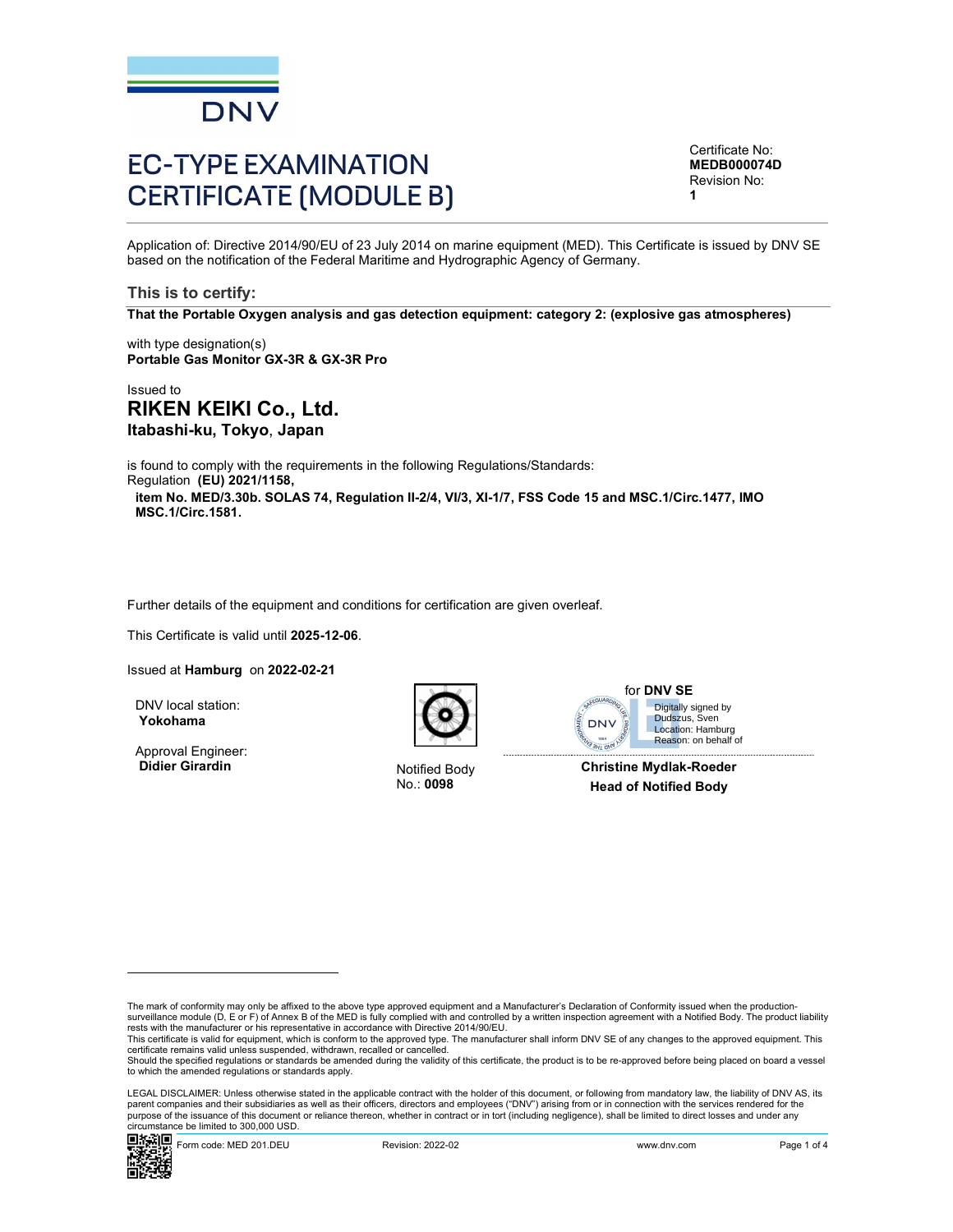

#### Product description

Portable Gas Monitor GX-3R/3R Pro is a gas monitor designed to measure the combustible gases (LEL), oxygen (O2), hydrogen sulfide (H2S), and carbon monoxide (CO). The GX-3R Pro can additionally measure toxic gases <sup>1)</sup> including carbon dioxide and sulfur dioxides (CO2 and SO2). The gas sampling is by diffusion. The model does not have internal suction pump. Li-ion battery unit BP-3R (for GX-3R) and BUL-3R (for GX-3R Pro) are for power supply.<br>[GX-3R]

| <b>Detection target</b><br>gas                  | HC or CH4        | O2                                  | CO                                  | H2S                                  |
|-------------------------------------------------|------------------|-------------------------------------|-------------------------------------|--------------------------------------|
| <b>Detection</b><br>principle                   | New ceramic type | Electrochemical type                | Electrochemical type                | Electrochemical<br>type              |
| Detection range<br><service range=""></service> | 0 - 100.0 %LEL   | $0 - 25.0$ vol%<br>$<$ - 40.0 vol%> | $0 - 500$ ppm<br>$<$ - 2000 ppm $>$ | $0 - 100.0$ ppm<br>$<$ 200.0 ppm $>$ |
| digit                                           | %LEL             | $0.1$ vol $%$                       | ppm                                 | $0.1$ ppm                            |

| Power supply         | Lithium ion rechargeable battery [BP-3R]                                     |
|----------------------|------------------------------------------------------------------------------|
| <b>Dimensions</b>    | Approx. 58mm (W) $\times$ 65mm (H) $\times$ 26mm (D) (excluding protrusions) |
| Weight               | Approx.100g                                                                  |
| Operating Temp.      | -20 °C to +50 °C (no sudden changes) (Continuous use environment)            |
| Ingress proof rating | IP68 (2m, 1h)                                                                |

#### [GX-3R Pro]

| <b>Detection target</b>                         | HC or CH4                             | <b>O2</b>                              | <b>CO</b>                           | H2S                                    |
|-------------------------------------------------|---------------------------------------|----------------------------------------|-------------------------------------|----------------------------------------|
| gas                                             |                                       |                                        |                                     |                                        |
| <b>Detection</b><br>principle                   | New ceramic type                      | Electrochemical type                   | Electrochemical type                | Electrochemical<br>type                |
| Detection range<br><service range=""></service> | 0 - 100.0 %LEL                        | $0 - 25.0$ vol%<br>$<$ - 40.0 vol%>    | $0 - 500$ ppm<br>$<$ - 2000 ppm $>$ | $0 - 100.0$ ppm<br>$<$ - 200.0 ppm $>$ |
| digit                                           | 1 % LEL                               | $0.1$ vol $%$                          | 1 ppm                               | $0.1$ ppm                              |
| <b>Detection target</b>                         | $SO2^{1}$                             | CO2 <sup>1</sup>                       |                                     |                                        |
| gas                                             |                                       |                                        |                                     |                                        |
| <b>Detection</b><br>principle                   | Electrochemical type                  | Infrared type                          |                                     |                                        |
| Detection range<br><service range=""></service> | $0 - 20.00$ ppm<br>$< 100.00$ ppm $>$ | $0 - 5.00$ vol%<br>$\le$ - 10.00 vol%> |                                     | $0 - 10000$ ppm                        |
| digit                                           | $0.05$ ppm                            | $0.01$ vol%                            |                                     | 20 ppm                                 |

| Power supply         | Lithium ion rechargeable battery [BUL-3R]                                             |
|----------------------|---------------------------------------------------------------------------------------|
| Dimensions           | Approx. 73mm (W) $\times$ 65mm (H) $\times$ 26mm (D) (excluding protrusions)          |
| Weight               | Approx.120g                                                                           |
| Operating Temp.      | -20 $^{\circ}$ C to +50 $^{\circ}$ C (no sudden changes) (Continuous use environment) |
| Ingress proof rating | IP68 (2m, 1h)                                                                         |

Note: 1) Toxic gas detection not part of MED/3.30 homologation as documented by present certificate.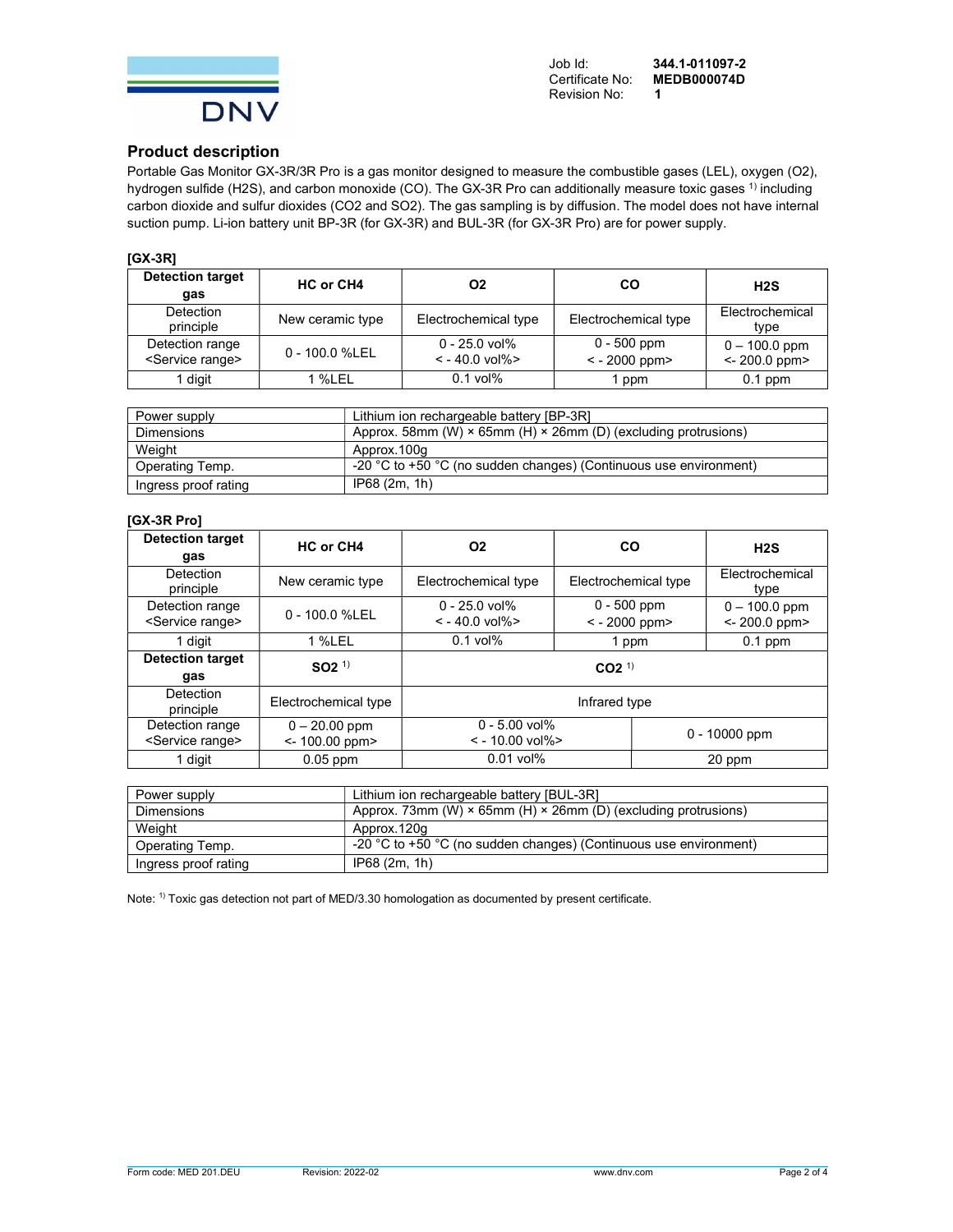

### Place of manufacture

RIKEN KEIKI Co., Ltd. 2-3.Minamisakae-cho, Kasukabe SAITAMA, JAPAN 344-0057

### Application/Limitation

- Thermal shock test and Oil resistance test in accordance with IEC 60945 : 2002 (Ed.4) additionally carried out (see report No. 20-284(E) dated 2020.11.19 and 20-329(E) dated 2020.12.03 and 20-334(E) dated 2020.12.04).
- The equipment is compliant with following DNVGL location Class and application:
- EMC-A : All locations except bridge and open deck (IEC 60092-504 (2016) table 1 item 15-20)
- Enclosure D: (IP68) (Location according ref. IEC 60529:2001
- VIB-A : General applications (ref. IEC 60092-504 (2016) table 1 item 10)
- TEMP-C : Location (-25°C to +45°C) (ref. IEC 60092-504 (2016) table 1 item 6-7),
- Compliant with IACS UR E10 Rev, 08
- Ex-certification is not covered by this certificate. Application in hazardous area to be approved in each case according to the Rules and Ex-Certification/Special Condition for Safe Use listed in valid Ex-Certificate issued by a notified/recognized Certification Body.

The following paragraph provided for information only, is based on information received from the manufacturer, but not verified by DNV.

| Information on Ex-Certification received from manufacturer – Not verified by DNV |                                                                                                                                  |                    |  |
|----------------------------------------------------------------------------------|----------------------------------------------------------------------------------------------------------------------------------|--------------------|--|
| Equipment                                                                        | Certified                                                                                                                        | Certificate No.    |  |
| <b>[GX-3R]</b><br>[GX-3R Pro]                                                    | $\&$   1 1 G Ex da ia IIC T4 Ga or Ex ia IIC T4 Ga and<br>IM1 Ex da ia IMa or Ex ia IMa.<br>-40 $^{\circ}$ C to +60 $^{\circ}$ C | DEKRA 17ATEX0103 X |  |

Each Equipment delivery to be provided with installation and user manual.

## Type Examination documentation

Hidden

DEKRA 17ATEX0103 X issued by DEKRA Certification B.V. Issuing date 2020.07.07

| Report            | <b>Issuing date</b> | <b>Drawings</b>     |
|-------------------|---------------------|---------------------|
| No. 20-260(E)     | 2020.11.10          | M3-4777-14-01K      |
| No. 20-261(E)     | 2020.11.10          | M3-4777-14-02K      |
| No. 20-281(E)     | 2020.11.18          | M3-4777-15-01K      |
| No. 20-282(E)     | 2020.11.17          | M3-4777-15-02K      |
| No. 20-283(E)     | 2020.11.11          | M3-4777-15-03K      |
| No. 20-284(E)     | 2020.11.19          | M3-4777-15-04K      |
| No. 20-329(E)     | 2020.12.03          | E4-6991-5797-70-01K |
| No. 20-334(E)     | 2020.12.04          | E4-6991-5798-40-01K |
| No. 382-180023-1  | 2018.08.10          |                     |
| No. 382-180023-2  | 2018.08.10          |                     |
| No. 400-2000035   | 2020.08.31          |                     |
| No. 400-2000036-1 | 2020.08.31          |                     |
| No. 200989-1      | 2020.10.14          |                     |
| No. 200989-2      | 2020.10.14          |                     |
| No. 41500120P     | 2020.07.30          |                     |

Re-issuing to version 01 EN 50104:2010 to EN 50104: 2019 TEST REPORT No. 41500120P. IEC 60079-0:2018 to EN IEC 60079-0:2018 incl. AC:2020 page 7 of 8 of 224649000-ExTR17.0063.02-Cover